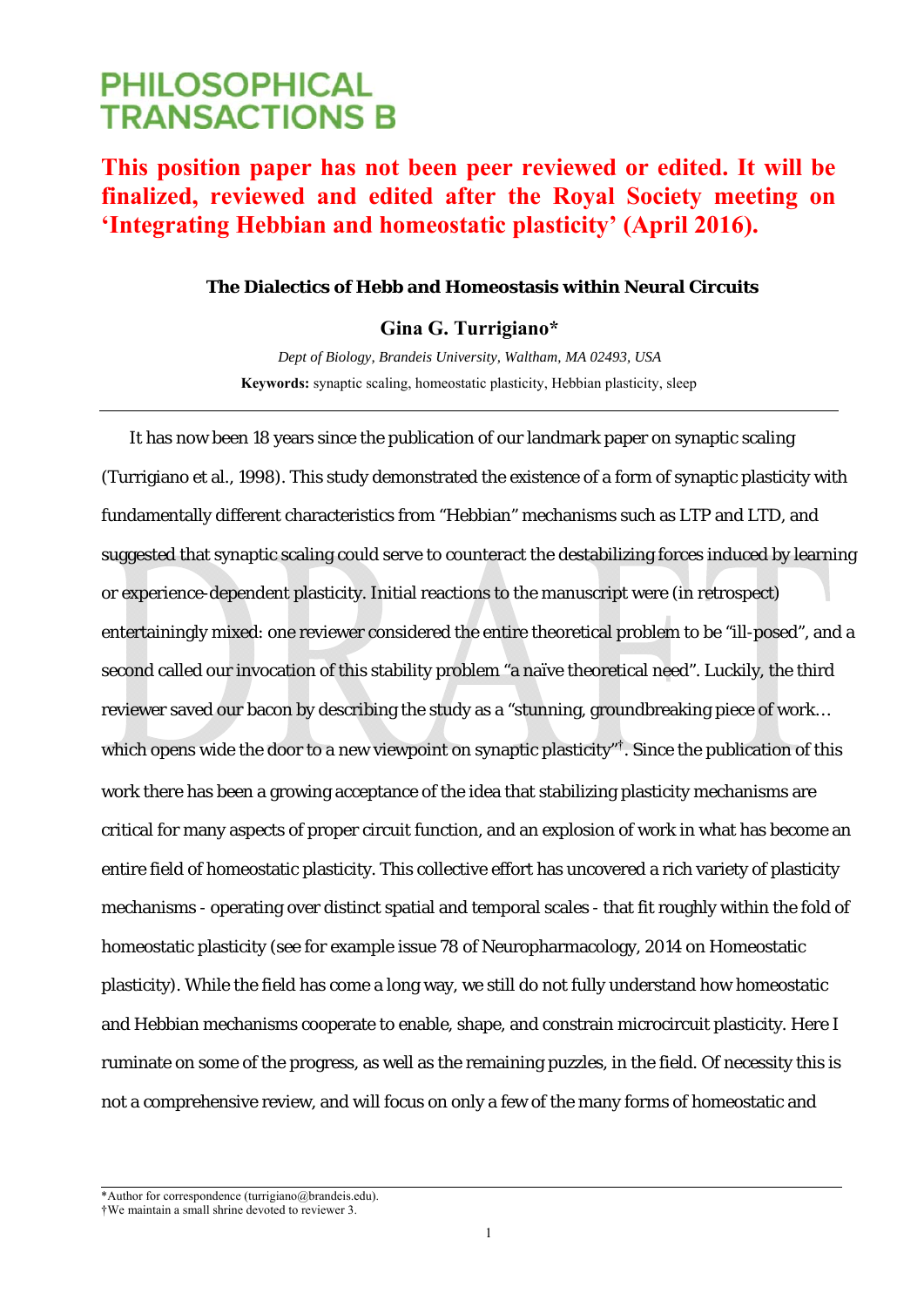Hebbian plasticity, and the issues raised by considering how they interact with each other within complex networks.

#### **Homeostatic plasticity and firing rate homeostasis**

There are many excellent and thorough reviews on synaptic scaling (Turrigiano, 2008) and homeostatic plasticity in general (Turrigiano and Nelson, 2004; Pozo and Goda, 2010; Davis 2006, issue 78 of Neuropharmacology 2014), so I will not present all the detailed evidence for or against my assertions below – consider this my personal read of the current state of the field. I'll start with synaptic scaling. In many cell types there is solid evidence for the existence of a form of synaptic plasticity, synaptic scaling, that operates in a global manner to homeostatically adjust the postsynaptic weights of excitatory synapses (Turrigiano, 2008). In reduced systems one can demonstrate that this form of plasticity operates in a global and multiplicative manner, in effect 'scaling" postsynaptic strength up or down (Turrigiano et al., 1998). These adjustments likely involve spike-mediated changes in calcium influx and gene expression, and appear to operate largely cellautonomously - by which I mean neurons adjust synaptic weights in response to changes in their own firing. Further, a form of plasticity with these "phenotypic" characteristics (as well as some of the molecular signatures) of synaptic scaling has been demonstrated *in vivo* in response to a number of sensory or activity-deprivation paradigms (Desai et al., 2002; Goel and Lee, 2007; Lambo et al., 2013; Hengen et al., 2013).

What is it about synaptic scaling that qualifies it as "homeostatic"? It is obviously "compensatory", in that reduced firing increases excitatory drive, and vice-versa. But the formal definition of a "homeostatic" system is that it operates in a negative feedback manner, so that when the system deviates from a set point value, an ensuing error signal triggers compensatory mechanisms that bring the system precisely back to this set point. In the case of synaptic scaling, there is considerable evidence that the variable under control is some function of average neuronal firing rate (Turrigiano et al., 1998; Burrone et al., 2002; Slomowitz et al., 2015; Hengen et al., 2013, 2016): pharmacological, genetic, or sensory manipulations that perturb firing induce synaptic scaling (as well as other homeostatic mechanisms, see below) that cooperate to slowly bring firing precisely back to this firing rate set point. Taken together the evidence suggests that any force that perturbs firing over a long(-ish) time scale – be it Hebbian changes in the strengths of specific inputs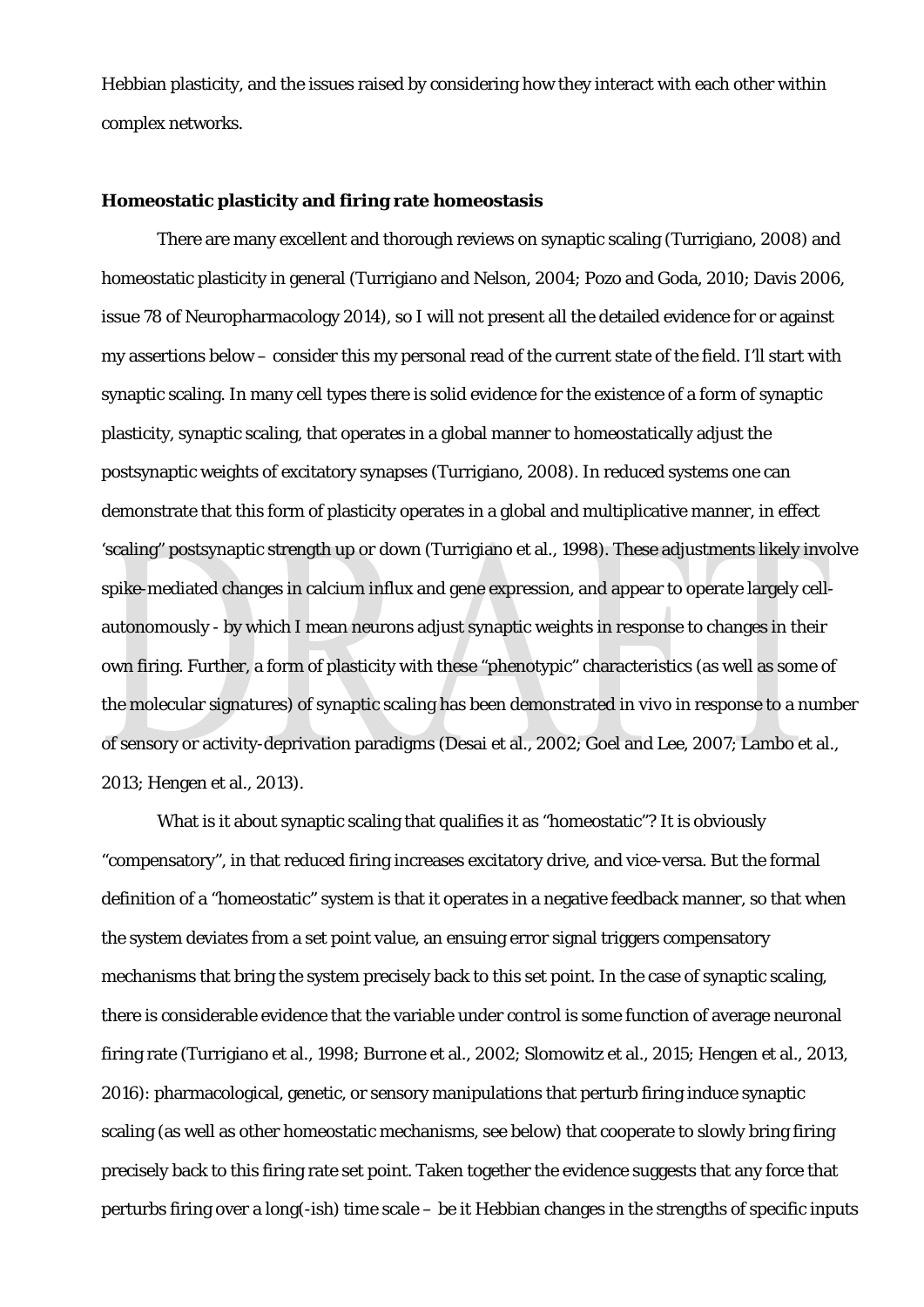or developmental (or pathological) changes in synapse number – will initiate synaptic scaling, which then slowly modifies synaptic strengths until firing rates are restored. The timescale over which perturbations in firing are sensed and integrated, and the speed of the resulting homeostatic compensation, is still not entirely clear. On a theoretical level, the existence of "firing rate set points" in neocortical neurons provides a means for circuits to self-tune excitability over long time-scales to prevent the development of hypo or hyperexcitable states (Turrigiano and Nelson, 2004). Exactly how big a contribution synaptic scaling makes to this process of firing rate homeostasis (FRH), and how much is achieved through other homeostatic mechanisms, remains unknown.

There is a large literature suggesting that homeostatic mechanisms *in vitro* are largely cellautonomous. For example, you can block or induce synaptic scaling by manipulating the firing or molecular environment of individual neurons, while leaving the rest of the network intact (Ibata et al., 2008; Gainey et al., 2013, 2015). This raises the question of whether FRH is also a cell autonomous process in which individual neurons regulate their firing around an individual firing rate set point. A recent study that chronically monitored firing rates in cultured cortical neurons concluded that, although the ensemble average firing was preserved during firing rate homeostasis, individual neurons could increase or decrease their firing (Slomowitz et al., 2015). In contrast, we recently found that, when we followed the firing of individual neurons over 9 days in V1 of freely behaving rodents during FRH, individual neurons returned quite precisely to an individual set-point – on average, firing rates returned to within 15% of their initial value, even though neurons started from widely different mean firing rates (Hengen et al., 2016). The simplest explanation for this observation is that FRH is largely achieved through a set of cell-autonomous homeostatic mechanisms.

Are other aspects of "activity" besides mean firing rate conserved during homeostatic plasticity in CNS neurons? This remains a largely open question. At the circuit level, coefficient of variation (CV) of firing is also restored during FRH, but more complex features of circuit activity have not been analyzed (Hengen et al., 2013). At the subcellular level there is evidence for dendritic branch-specific conservation of total synaptic strength (Bourne and Harris, 2013), and presynaptic release probability (Branco et al., 2008), suggesting the existence of local rules for distributing synaptic weights that perhaps respond to deviations in local dendritic calcium signals. Further, some paradigms for chronically manipulating activity can induce local compensatory adjustments in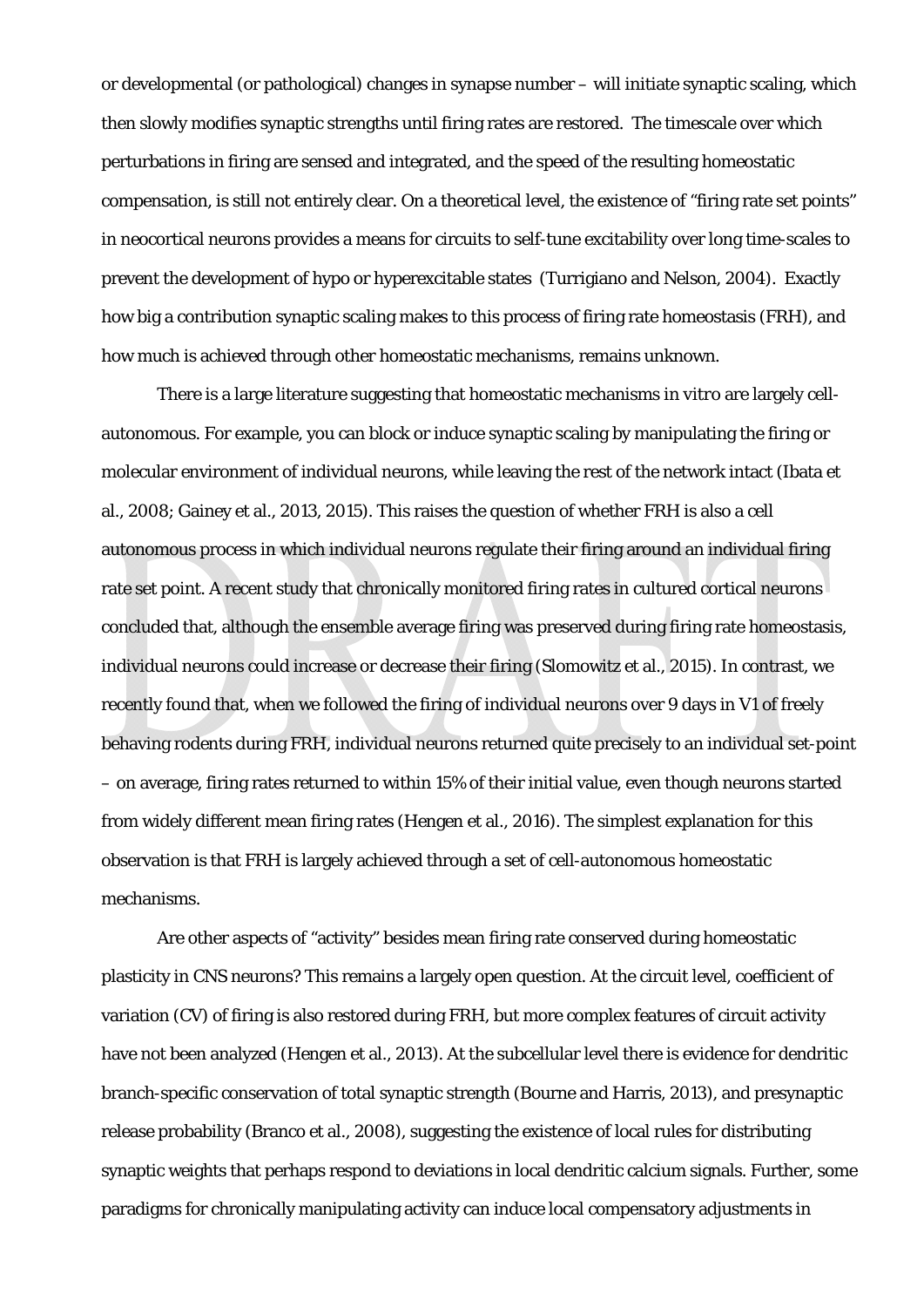synaptic strength (Beique et al., 2011; Hou and Man, 2012). It is worth considering whether this later observation undermines the model of synaptic scaling as a global mechanism that scales synaptic weights in response to changes in postsynaptic firing. I would argue instead that these global and local mechanisms likely represent fundamentally different forms of plasticity. The preponderance of evidence suggests that these global and local phenomena are induced through distinct mechanisms that allow different aspects of activity to be sensed and translated into synaptic modifications, and are likely to subserve distinct functions within neural circuits.

Put another way, one could argue that if the response to a perturbation in activity is not a global scaling of synapses, then one is (by definition) not studying synaptic scaling. On the other hand, this "phenotypic" classification approach raises a difficulty, especially for understanding when and where these mechanisms operate *in vivo*: most ways of manipulating activity are likely to simultaneously induce multiple forms of plasticity at excitatory synapses, so the changes one can measure after a given manipulation will be due to a complex mixture of local and global, Hebbian and homeostatic processes. As a consequence the lack of purely multiplicative scaling after a given manipulation does not necessarily mean that synaptic scaling has not occurred. As an addendum to this, experimental measures of multiplicative scaling (generally based on mEPSC amplitude analysis) are relatively insensitive to the possibility that a fraction of synapses are unaffected – so even if scaling is observed, one cannot rule out that some synapse types onto a postsynaptic neuron are immune to synaptic scaling. In fact it seems quite likely that as more data emerges from *in vivo* systems where cell identify is better preserved than in the culture environment, we will find that synaptic scaling is *synapse-type* specific rather than globally expressed across all synapse types. What all of this says is that, to confidently assign a synaptic change to any particular form of plasticity, one must use some mixture of induction and expression characteristics (phenotype), and molecular signatures that differentiate between different forms of plasticity. It is rarely possible to do this with complete confidence in the *in vivo* environment.

#### **How do multiple forms of homeostatic plasticity cooperate to stabilize firing?**

 Synaptic scaling is not the only "global" form of homeostatic plasticity present within cortical microcircuits. Early work in neocortical cultures established that chronic manipulations of activity induce a suite of changes that likely all contribute to the restoration of firing. In pyramidal neurons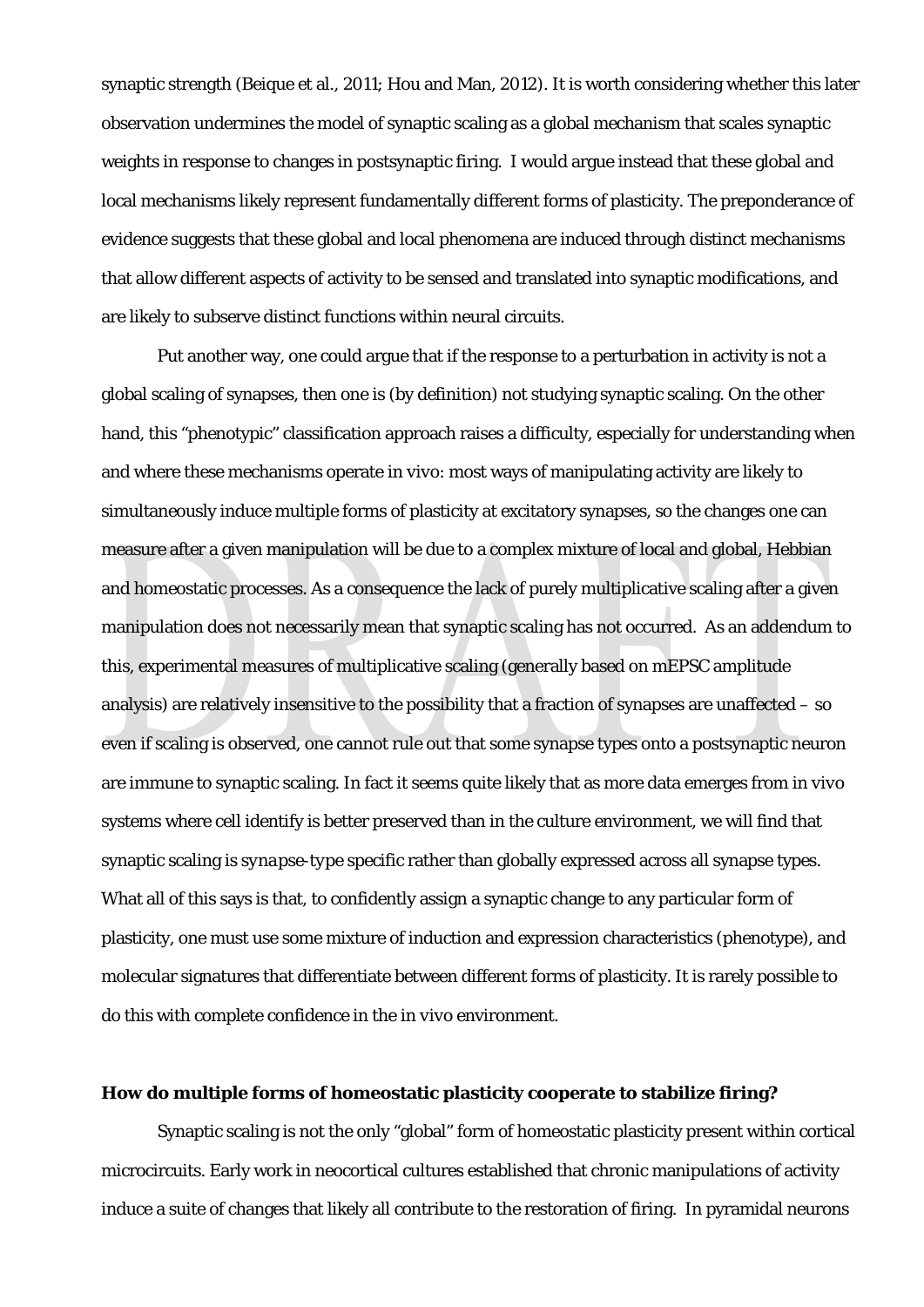this includes changes in intrinsic excitability (induced through changes in voltage-gated current densities and other mechanisms), and homeostatic scaling of inhibitory synapses (Desai et al., 1999; Kilman et al., 2001). Further, synapses onto GABAergic neurons (not identified by cell type in these early culture experiments) are regulated differently from synapses onto pyramidal neurons (Turrigiano et al., 1998; Rutherford et al., 1998). The situation in (for example) a neocortical circuit *in vivo* is obviously even more complex. There is mounting evidence that homeostatic plasticity mechanisms are tuned in various ways to the identity of a neuron type and its function within the circuit (Kim and Tsien, 2008, Maffei et al., 2004). For example, visual deprivation during the "precritical period" in visual cortex leads to distinct changes at different classes of inhibitory synapse onto layer 4 pyramidal neurons, yet the net effect of all microcircuit changes appears (in the end) to be homeostatic (Maffei et al., 2004). As a second example, fast-spiking GABAergic interneurons (FS cells) and pyramidal neurons in the same local circuit undergo firing rate homeostasis at markedly different speeds following sensory deprivation in the visual cortex *in vivo* (Hengen et al., 2013), and something similar has been demonstrated for different types of pyramidal neurons in barrel cortex following whisker deprivation (Greenhill et al., 2015).

The observation that pyramidal neurons both *in vitro* and *in vivo* are often simultaneously adjusting excitatory and inhibitory synapses, as well modulating intrinsic excitability, raises an interesting question about how these homeostatic mechanisms are organized. If each of these mechanisms responds to a different error signal and has an independent set point, one can easily imagine a situation where they would be in conflict. We currently have little information about the signaling pathways that homeostatically regulate intrinsic excitability and inhibitory scaling, although it is clear that they need not all be induced together *in vivo* (Maffei and Turrigiano, 2008). In an analogous manner, it is not entirely clear that network homeostasis can emerge in a complex circuit with many excitatory and inhibitory units independently (and cell-autonomously) regulating their own excitability without any network-wide coordinating signal. Further computational and experimental work on these issues would help clarify the requirements for how such multifaceted homeostatic mechanisms should be implemented in recurrent circuits.

#### **Are Hebbian and homeostatic mechanisms the only game in town?**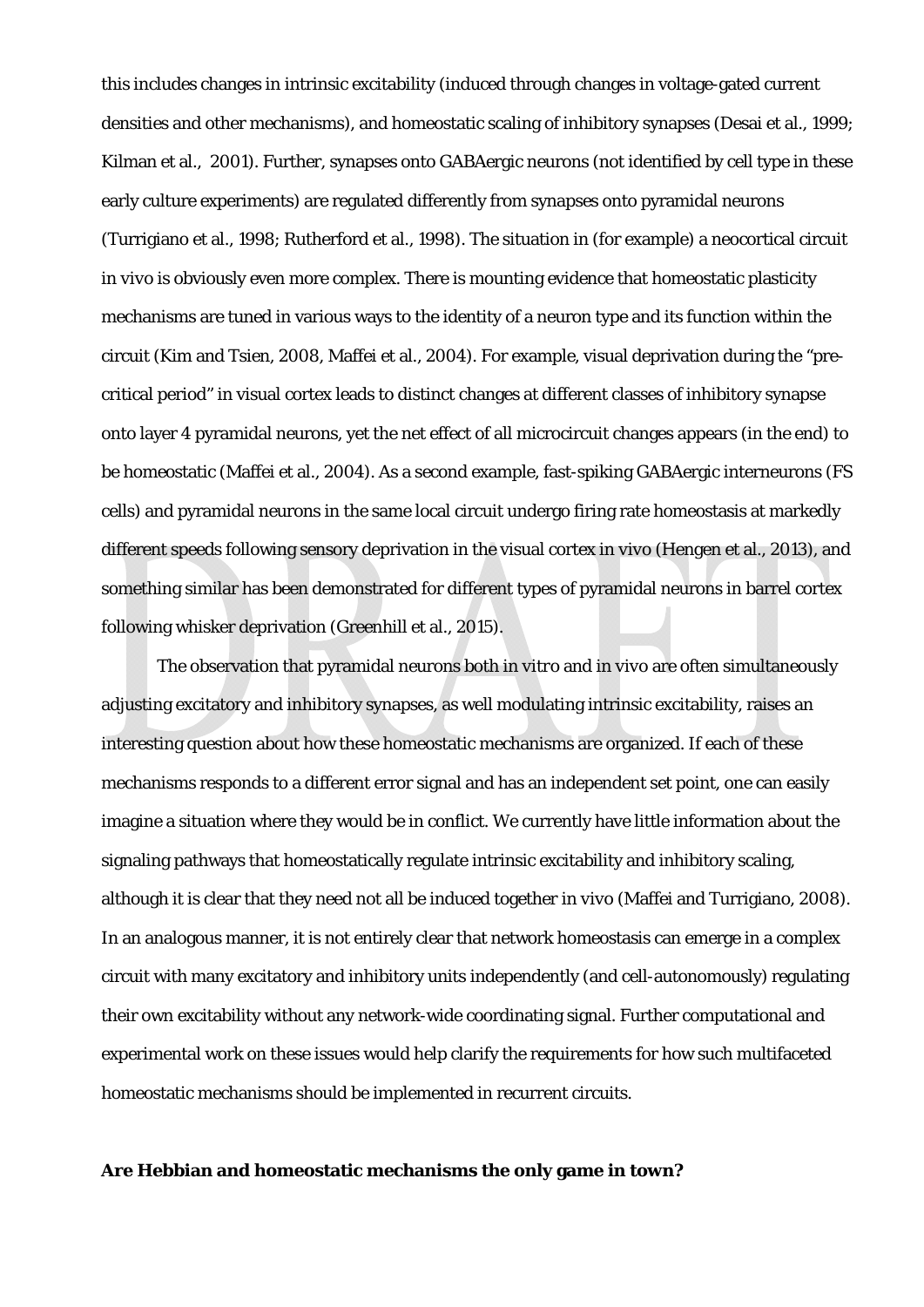Synaptic plasticity is generally considered to be Hebbian if it is associative and input-specific (Abbott and Nelson, 2000). Thus correlated firing of pre and postsynaptic partners will drive potentiation only at synapses between those specific neurons (associative LTP). Input-specific LTD, in which uncorrelated pre and postsynaptic firing drives synaptic weakening, is also often called "Hebbian". In contrast, the key criterion that a form of plasticity must meet to be considered "homeostatic" is that it acts to stabilize some parameter around a set point (Cannon, 1932; Turrigiano, 2008). Such a mechanism could in principle operate locally or globally, depending on what perturbation is being sensed, and what variable is under homeostatic control. The literature supports the idea that there are many forms of plasticity that satisfy either the definitions of Hebbian or the definition of homeostatic plasticity. While homeostatic mechanisms can, in principle, be either global or input specific, they are not associative. Further, strictly Hebbian forms of plasticity are not homeostatic in the formal sense, as they follow positive feedback rather than negative feedback rules (Abbott and Nelson, 2000). Unlike homeostatic plasticity, Hebbian mechanisms are not inherently stable without additional features such as hard limits to (or saturation of) synaptic strengths, well-tuned STDP windows, or sliding plasticity thresholds. Thus, although classic CA1 NMDAR-dependent LTP and synaptic scaling (for example) may share some downstream molecular effectors, they are fundamentally different in terms of induction mechanisms and function.

Not every form of synaptic plasticity falls cleanly into either the Hebbian or the homeostatic camp. There are, for example, several forms of non-associative plasticity that appear to be competitive, but not necessarily homeostatic. An example of this would be heterosynaptic plasticity, in which LTP of one synapse can produce LTD of nearby neighboring synapses (Chistiakova et al., 2015). In principle, if the amount of heterosynaptic LTD exactly matched the amount of homosynaptic LTP, and if the reverse were also true, such a mechanism could constrain total synaptic strength in a homeostatic manner – but such perfect matching has not been clearly demonstrated. In CA1 hippocampal neurons total spine synaptic surface area is preserved along dendritic branches after LTP induction, so that enlargement of some spines leads to shrinkage or loss of others (Bourne and Harris, 2011), suggesting the existence of a competitive mechanism that redistributes a set amount of synaptic resources per unit of dendritic. A second category of plastic mechanisms that fall outside the simple Hebbian/homeostatic framework would be gating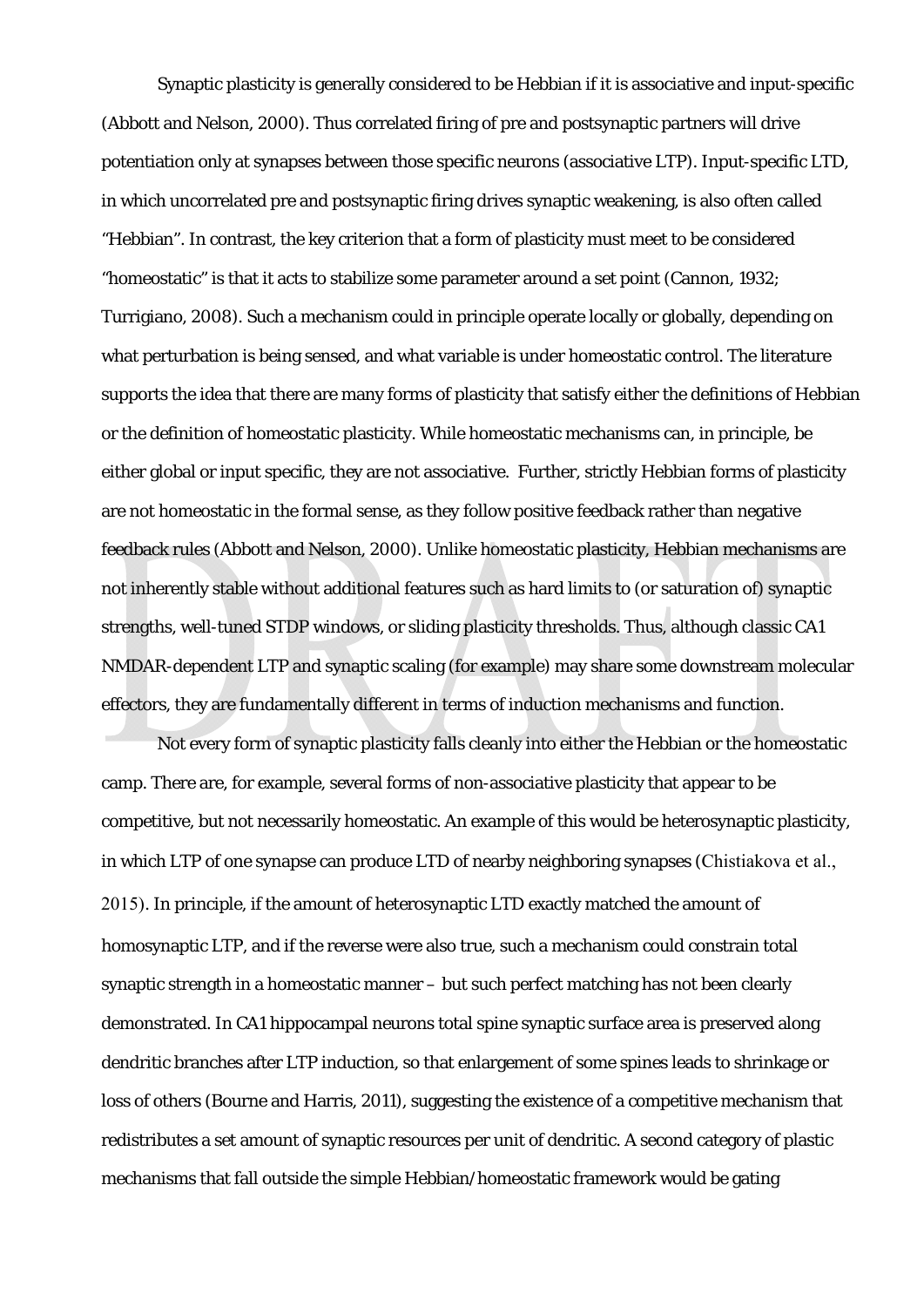mechanisms that turn various forms of plasticity on or off, for example in response to a reinforcement signal or other environmental or internal states (sleep/wake, for example).

#### **Cooperation between Hebbian and homeostatic mechanisms.**

Synaptic scaling and other homeostatic mechanisms have been suggested to serve two main functions in neural circuits. First, they provide a means by which complicated and highly recurrent networks can self-tune the balance of excitation and inhibition to maintain or restore stable function (Turrigiano and Nelson, 2004). There is good evidence for this in primary sensory cortex, where these mechanisms can restore network excitability and individual firing rates even in the face of sensory deprivation paradigms that initially drive a massive depression of firing (Kaneko et al., 2008; Keck et al., 2013; Hengen et al 2013). In the rodent V1 this process of rebalancing activity unfolds slowly, over a time scale of hours to days, which is likely fast enough to compensate for most perturbations these networks normally encounter during experience-dependent development. However, this slowness may be a critical issue for another proposed function of synaptic scaling, which is to prevent the positive feedback nature of Hebbian mechanisms from producing runaway potentiation or depression (Miller and MacKay, 1994). This problem arises because most homeostatic mechanisms that have been identified within neocortical circuits are slow relative to the rapid changes that can be induced by *in vitro* LTP or LTD protocols, and in theoretical models if the time constants of Hebbian and homeostatic mechanisms are not well-matched then Hebbian positive feedback cannot be kept in check by homeostatic negative feedback (Toyoizumi et al., 2014). On the other hand, fast homeostatic mechanisms can generate instability at the network level within recurrent networks (Harnack et al., 2015).

This consideration raises a number of interesting and largely unanswered questions. First, how quickly do Hebbian synaptic changes accumulate during actual learning in real networks? Surprisingly, the answer to this is unclear, as it has not yet been possible to monitor the time-course of synaptic strength changes during real learning (as opposed to, say, tetanus-induced LTP). While some forms of learning such as conditioned taste aversion are quite fast, others are very slow and unfold over days or weeks – suggesting that the underlying synaptic changes are also occurring slowly. Hebbian mechanisms certainly have the potential to be fast, as demonstrated through the use of very strong associative protocols *in vitro (*tetanic stimulation or strong postsynaptic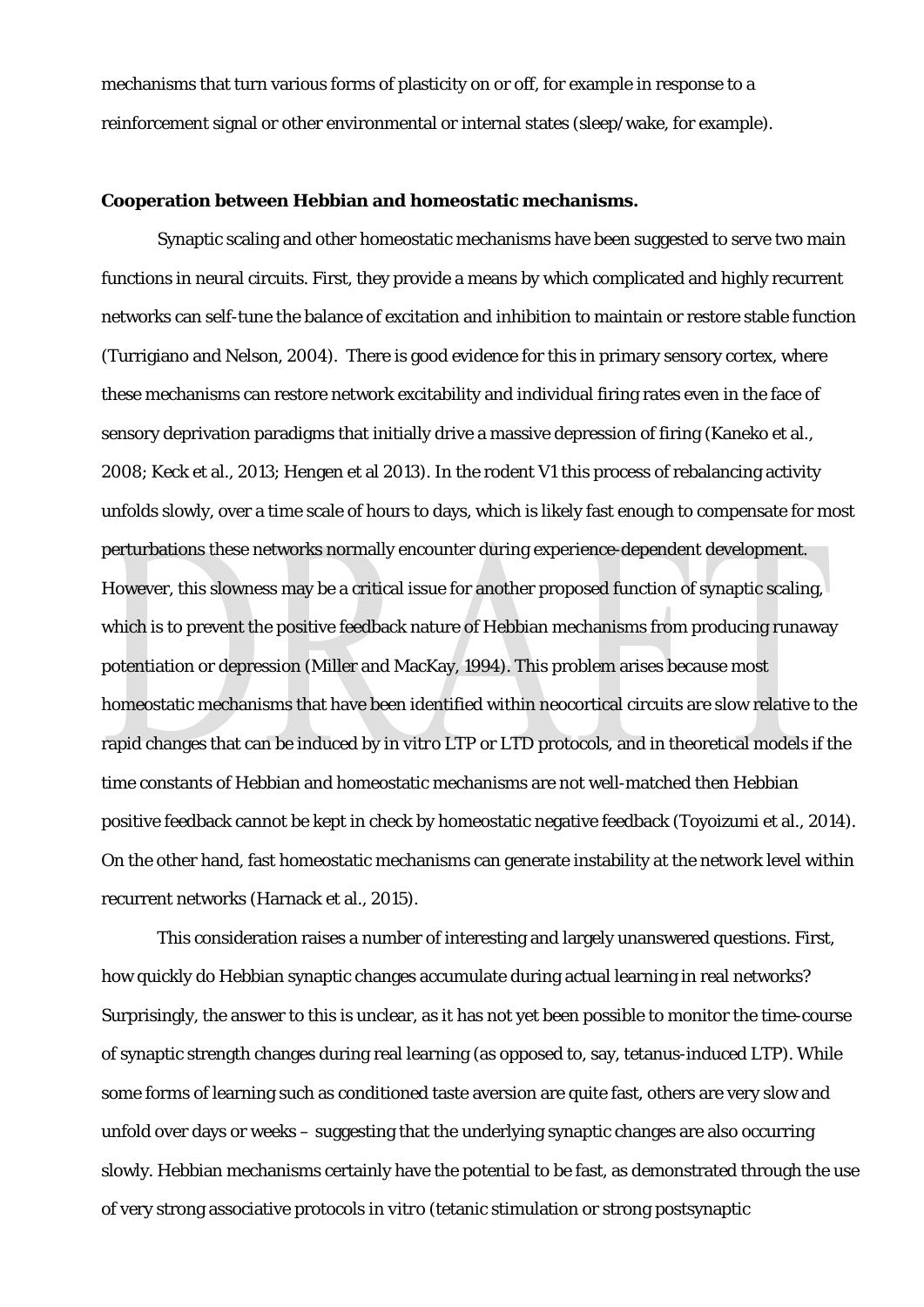depolarization paired with synaptic activation) but we still do not know how actual correlations are detected and summed over time to trigger Hebbian plasticity *in vivo*. Nonetheless, it seems likely that under some learning conditions Hebbian changes can happen quickly, so that the speed of homeostatic mechanisms becomes an important concern if they are assigned the task of preventing runaway potentiation.

So this raises the question of just how slow homeostatic mechanisms such as synaptic scaling actually are. *In vitro* measurements where individual synaptic weight changes can be followed using imaging approaches – arguably the most sensitive way to measure rate - suggest that synapses can be globally scaled up or down by about 15-20% during the first hour of activity modulation (Ibata et al., 2008) This likely represent the maximal rate, since firing is dramatically affected (silenced or strongly increased) during these protocols, and during prolonged block of spiking synaptic strengths continue to increase progressively with time, but the rate slows down the longer the blockade has been in place (Ibata et al., 2008; Wierenga et al., 2005). It is also worth noting that it has not yet been possible to parametrically modulate firing in a physiological manner and assess the rate and magnitude of synaptic scaling that is induced, so there are many aspects of the function relating changes in firing to synaptic scaling that remain to be explored experimentally.

Recently we were able to continuously follow firing rates of pyramidal neurons in V1 of freely behaving young (critical period) rats to assess the magnitude and time-course of perturbations in activity driven by visual deprivation (Hengen et al., 2016). These data reveal several interesting things. The first is that average firing rates vary widely across pyramidal neurons, but are remarkably stable for an individual neuron over time. There are of course moment-to-moment fluctuations in firing driven by external visual input or internal factors, but these fluctuations occur around a mean rate that is both characteristic of a given cell, and maintained over many days. This stabilization of mean firing rate suggests that any experience-induced changes in synaptic strength that accumulate over time during normal development can be fully compensated by homeostatic mechanisms.

In contrast, a very different picture emerges when visual experience is strongly perturbed through a manipulation such as closure of one eye (monocular deprivation, MD). Under these conditions there is a biphasic response in V1 (similar in both monocular and binocular portions, Espinoza and Stryker, 2014) in which firing rates are first strongly suppressed after two days of MD,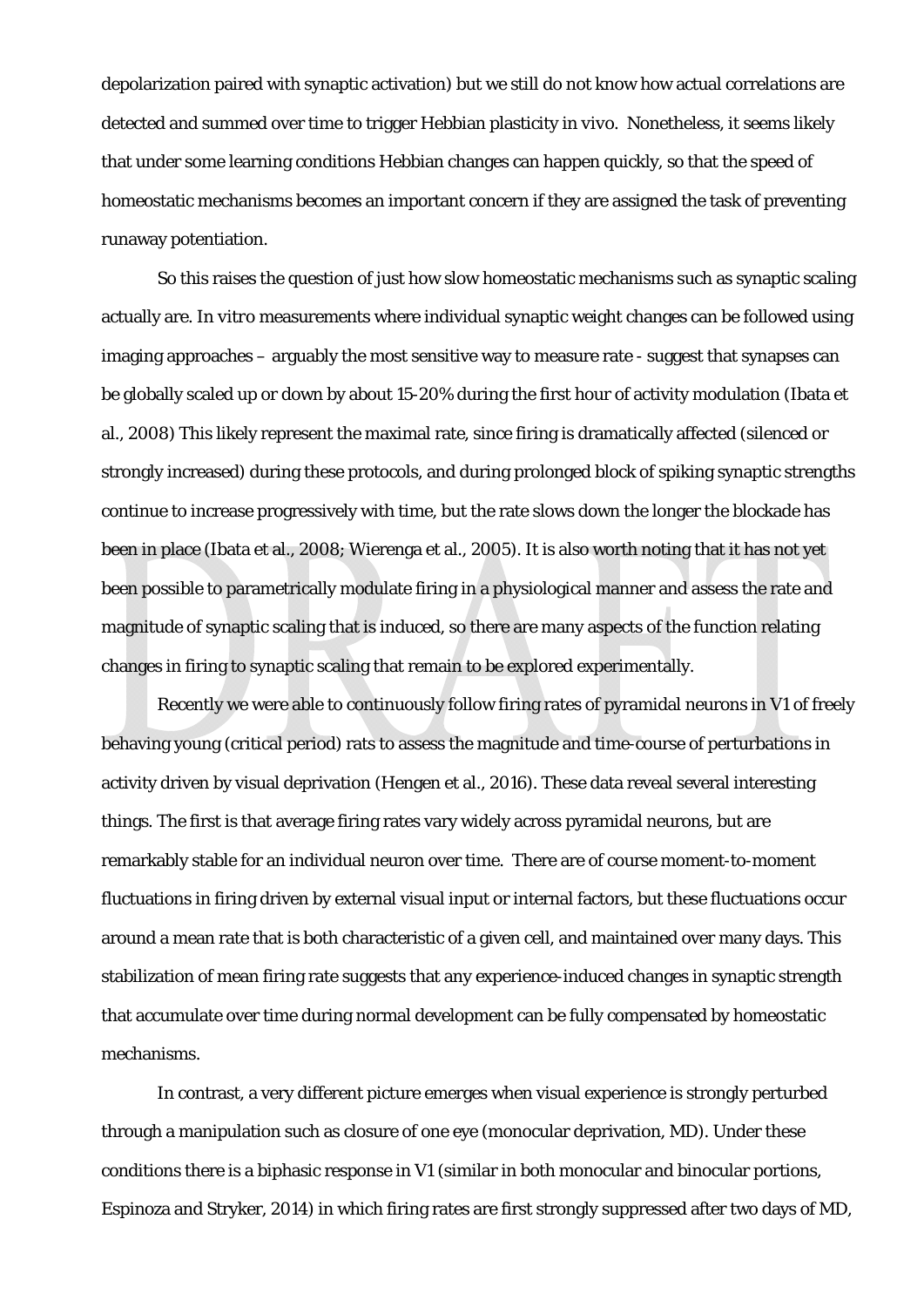but then rebound back to baseline over the ensuing several days despite continued deprivation (Hengen et al., 2013, 2016). There is abundant evidence that LTD (along with other mechanisms such as plasticity of inhibition) contributes to the initial depression of firing (Espinosa and Stryker, 2014; Maffei and Turrigiano, 2006,2008; Nahmani and Turrigiano, 2014), while synaptic scaling is one major contributor to the delayed restoration of firing (Hengen et al., 2013; Kaneko and Styrker, 2008; Keck et al., 2013; Lambo et al., 2013). Interestingly, homeostatic mechanisms restore firing precisely back to each neuron's own baseline firing rate, providing compelling evidence that V1 pyramidal neurons have a cell-autonomous firing rate set point to which they return when firing is perturbed (Hengen et al., 2016). These data also show (consistent with decades of previous experiments) that initially MD is able to perturb firing away from this set point, implying that, under these conditions, depressive mechanisms such as LTD are initially able to out-strip homeostatic mechanisms and allow the system to become imbalanced.

 Why then are homeostatic mechanisms ever able to restore activity? One possibility is that for some reason homeostatic plasticity is delayed in this system and only kicks in once firing rates have been perturbed for long enough (or pass some threshold deviation away from the set point), but once they are activated the magnitude of plasticity is larger than the depressive mechanisms and so "wins". There is, however, no evidence for such a delayed homeostatic response *in vitro*. An alternative and (to my mind) more likely answer is that once LTD kicks in and starts to depress firing rates, homeostatic mechanisms also kick in immediately, but the magnitude of synaptic scaling is not sufficient to outweigh the massive LTD induced by the decorrelation of visual input during lid suture. Eventually LTD induction saturates, and this allows homeostatic plasticity to catch up and restore firing. Either scenario underscores the point that, at least under some extreme circumstances, homeostatic mechanisms can fail to completely compensate for ongoing Hebbian plasticity. This also suggests that - if the development of irrecoverable circuit imbalances are to be prevented during intensive periods of learning - there must be limits on the amount of LTD or LTP that can be induced at synapses. Such limits have been suggested by experimental data, and can be implemented either through saturation, or by introducing weight-dependent Hebbian rules in which the magnitude of change is inversely proportional to the existing synaptic weight (Abbott and Nelson, 2000; Van Rossum et al., 2000; Toyoizumi et al., 2014).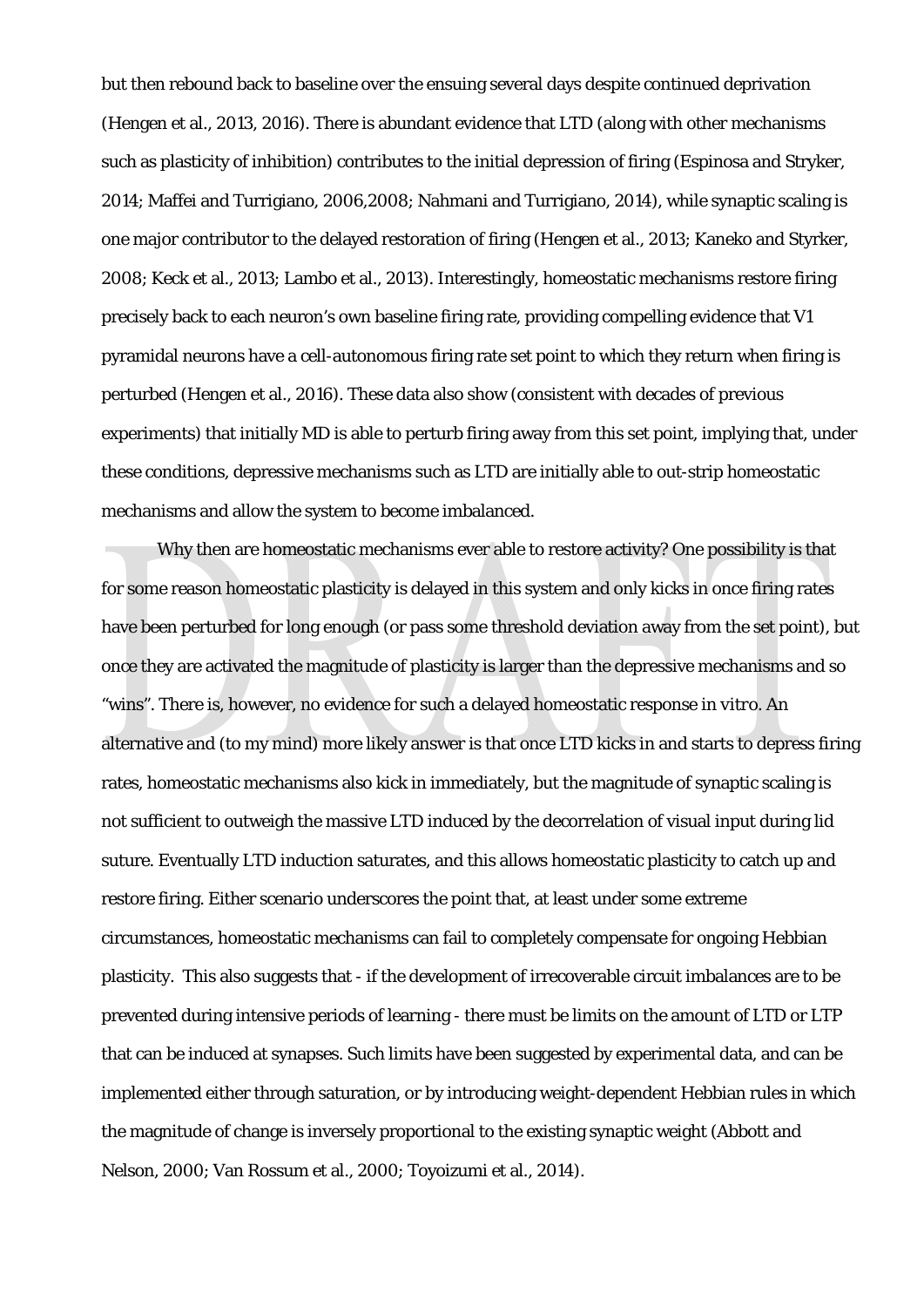Why build the system this way, with large (or fast) Hebbian mechanism and small (or slow) homeostatic mechanisms? Obviously homeostatic mechanisms must be slow relative to the fluctuations in firing that carry information (Turrigiano and Nelson, 2004). A second issue with having homeostatic and Hebbian mechanisms operate at close to the same time scale is the development of oscillations that prevent the system from reaching steady state (Harnack et al., 2015, Toyoizumi et al., 2014). A third interesting possibility is that activity may be too constrained under conditions where homeostatic negative feedback can always perfectly compensate for Hebbian plasticity. It may be that windows of time that favor potentiation and/or depression of neuronal firing rates are important for some aspects of memory storage or experience-dependent circuit reconfiguration. Given these problems with fast homeostatic stabilization, it may be that the best way to achieve both a flexible and stable system is to use Hebbian mechanisms that are intrinsically stable due to synaptic weight limits or other approaches, and then use slower homeostatic mechanisms to maintain circuit excitability and E/I balance, introduce competition, and (perhaps) rescale Hebbian mechanisms through metaplastic processes.

While computational approaches to understanding the interplay between Hebbian and homeostatic mechanisms have been enormously useful for outlining a landscape of possible functions, our understanding of where, when, and how various learning rules operate in real circuits is still rudimentary enough that it is hard to draw firm conclusions. In the end, understanding what any particular homeostatic mechanism does in any particular circuit requires that we have the means to surgically excise it and determine the consequences for wiring and plasticity. The same is true, of course, for the multitudinous forms of Hebbian plasticity that have been documented at particular excitatory or inhibitory synapses (Nelson and Turrigiano, 2008). Even this approach has its limitations in recurrent networks where these various forms of plasticity are likely to be "bootstrapping" off of each other, and where there may be significant compensation through semiredundant mechanisms.

#### **Interference between Hebbian and homeostatic plasticity mechanisms**

Slow and global homeostatic plasticity seems ideally designed to avoid degrading information stored through synapse-specific changes in synaptic strength (Turrigiano and Nelson, 2004), but there are other potential problems with having both forms of plasticity operating simultaneously in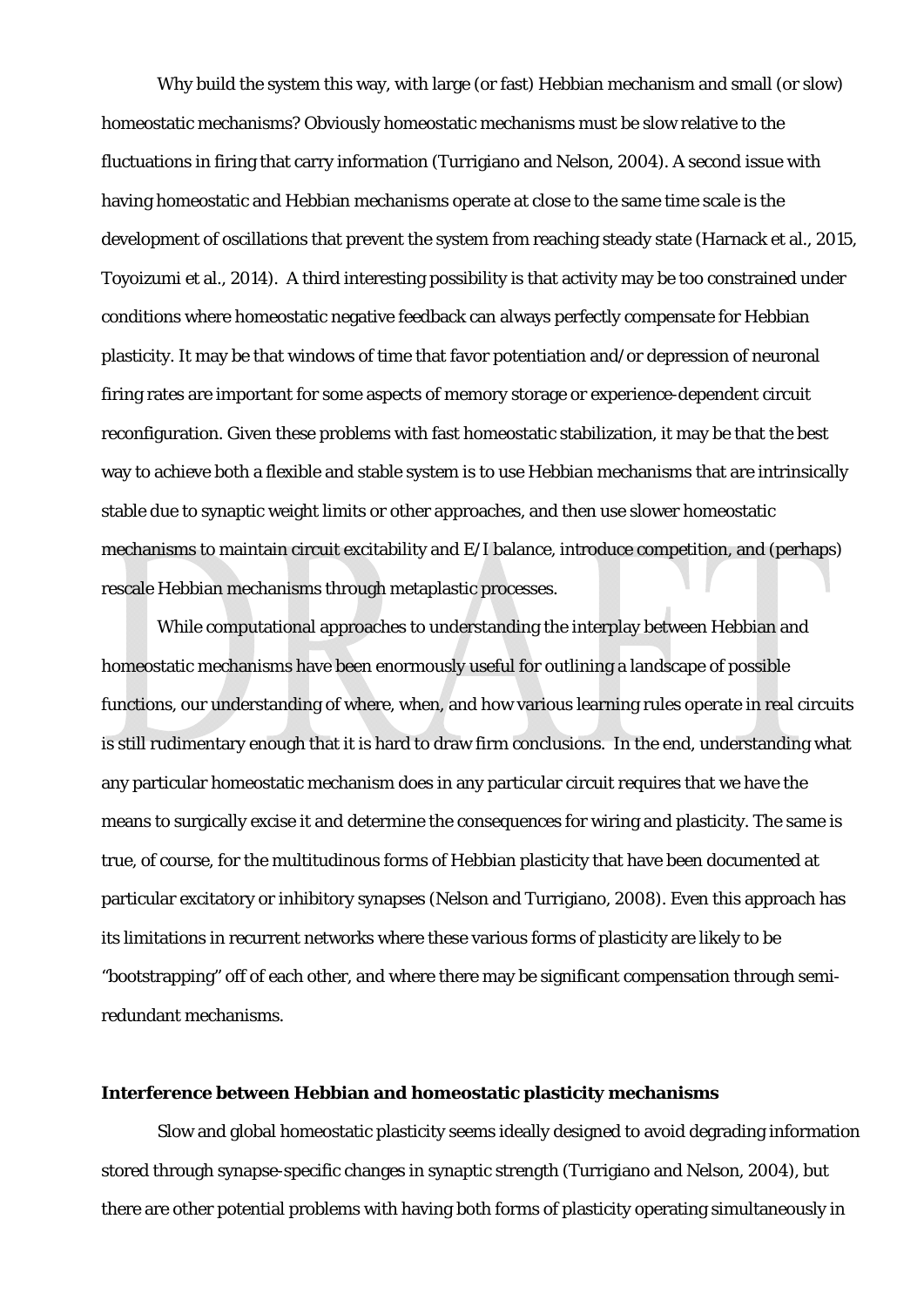the same neurons. Postsynaptically-expressed LTP and synaptic scaling involve changes in the accumulation of synaptic glutamate receptors, so these two forms of plasticity are in some sense "competing" for control over the number of AMPAR at synapses. Under some conditions this situation - much like a mismatch in timescales - can cause oscillations in synaptic weights as LTP and synaptic scaling compete with each other to control synaptic strength (Toyoizumi et al., 2014). In addition to sharing a final common output, these various forms of plasticity also share some elements of the complex signaling networks within neurons that couple changes in activity to the regulation of synaptic strength (Turrigano, 2012; Pozo and Goda, 2010). Such interactions could be either a feature or a bug – for instance, induction of synaptic scaling might affect the magnitude of LTP/LTD in a way that could be usefully "metaplastic" (Abraham and Bear, 1996; Watt et al., 2000), or alternatively could interfere with information storage by dampening the induction of Hebbian changes. Taken together, these considerations raise the possibility that some forms of Hebbian and homeostatic mechanisms might interfere with each other if they are operating simultaneously at the same synapses.

There are several possible solutions to this problem of interference. One simple solution is to segregate Hebbian and homeostatic mechanisms by cell (or synapse) type within a given circuit. This is an intriguing idea, and there is some evidence that not all circuit elements are subject to homeostatic regulation in all systems (Desai et al., 2002; Kim and Tsien, 2008). However, in a number of other cases we know that both Hebbian and homeostatic plasticity are occurring at the same set of synapses (Lambo et al., 2013; Hengen et al., 2013), so this is clearly not a general solution to the problem.

 A second class of solutions is to have synaptic scaling and LTP target distinct aspects of synaptic function – for example, one might target the number of available binding sites for AMPA receptors at excitatory synapses (through expansion or retraction of postsynaptic density, PSD, area), while the other might affect the filling rate of these binding sites. There is little definitive evidence in support of this idea. Both LTP (de Roo et al., 2009) and synaptic scaling (Keck et al., 2013) are correlated with changes in spine size, suggesting that both affect PSD area. On the other hand, although prolonged activity blockade (3-6 days) is able to expand the size of the PSD (Murthy et al., 2001), this happens on a much slower timescale than the rapid increases in receptor accumulation that can be observed *in vitro* within an hour of activity-blockade (Ibata et al., 2008).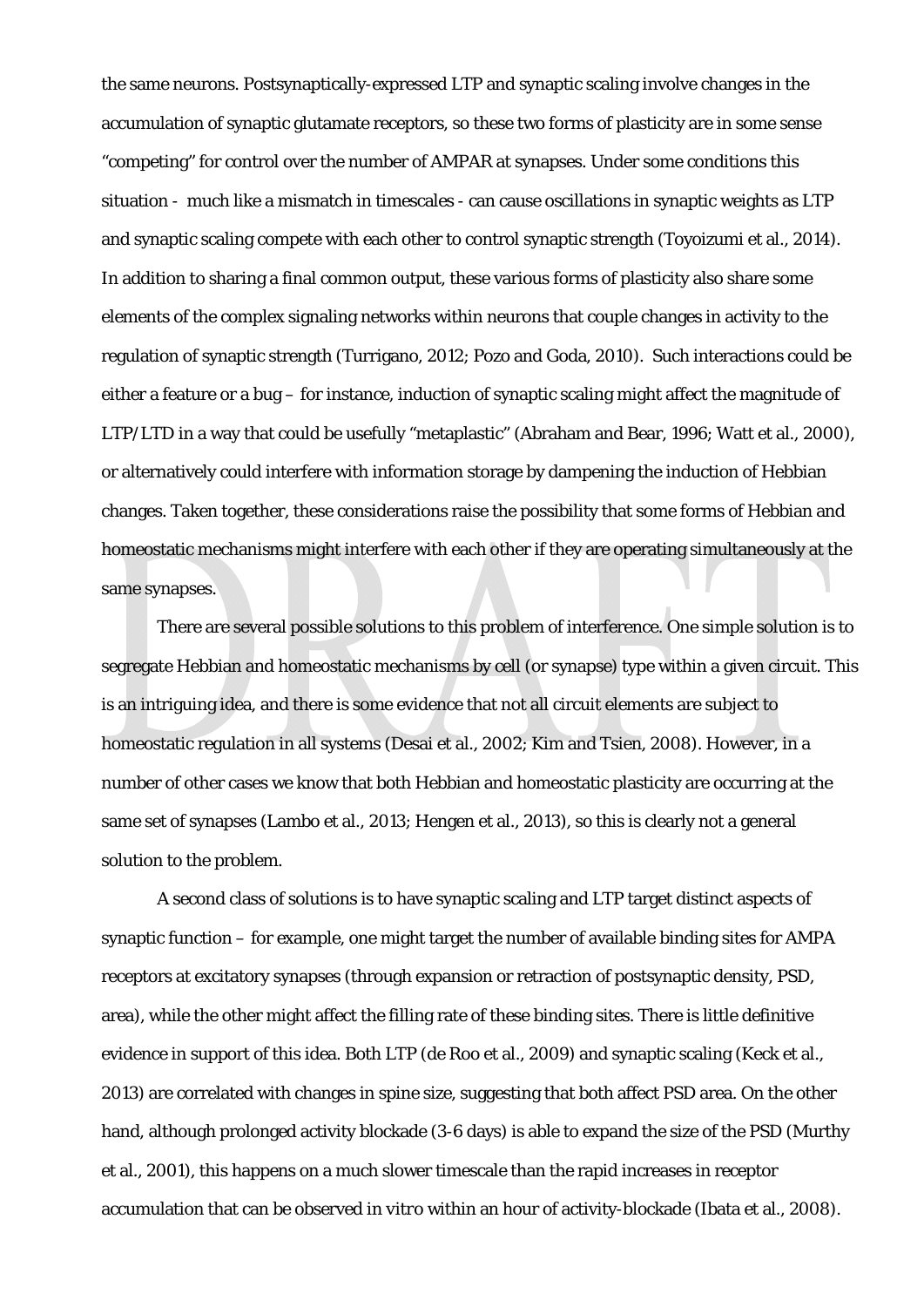Further, there is evidence that scaling down reduces the occupancy of synaptic binding sites for AMPAR, arguing against the idea that scaling down (at least over the first few hours) occurs primarily through an expansion or retraction of PSD area. One interesting observation in support of distinct mechanisms for LTD and scaling down is that while the former is generally thought to involve endocytosis of AMPAR, the later does not (Tatavarty et al., 2013). Thus while it seems plausible that postsynaptic scaling and postsynaptic LTP/LTD target distinct aspects of the synaptic receptor trafficking machinery, the evidence for or against this is still accumulating.

A third class of solution to this interference problem is to *temporally* segregate Hebbian and homeostatic mechanisms, so that they are not happening at the same time. This could be achieved by confining a particular form of plasticity to a specific circadian time or behavioral state. For example, it has been theorized in the "synaptic homeostasis hypothesis", or SHY, that Hebbian potentiation is induced primarily when animals are awake and actively sampling their environment, while homeostatic "downscaling" is confined to sleep when brain activity is disconnected from external sensory drive (Tononi and Cirelli, 2014). Recently we tested the idea that homeostatic plasticity might not be a continuous process, but instead might be gated by behavioral state or environmental factors such as light/dark (Hengen et al., 2016). We recorded continuously from V1 of freely behaving rats during MD, and asked whether the homeostatic restoration of firing that happens between MD2 and MD5 occurs preferentially during sleep or wake states. Surprisingly, we found that firing rate homeostasis is completely suppressed when animals are in either REM or non-REM sleep, and is most strongly induced when animals are in an active waking state. Thus homeostatic plasticity *in vivo* is strongly gated by sleep/wake state, but rather than occurring during sleep, it is suppressed during sleep and activated only during wake states.

The strongest evidence in neocortical circuits in support of SHY is that the frequency (but not amplitude) of spontaneous synaptic currents was lower after a period of sleep and higher after a period of wake, as were firing rates (Vyazovsk(Xie et al., 2013)iy et al., 2009; Liu et al., 2010); these data have been interpreted to mean that during wake LTP-like mechanisms potentiate synaptic strength and drive an increase in firing, and during sleep these effects are counteracted by homeostatic mechanisms that downscale synapses and restore excitability (Tononi and Cirelli, 2014). In addition, supposed molecular correlates of Hebbian and homeostatic plasticity vary with sleep and wake (Cirelli et al., 2004), but it is not trivial to map these global expression changes onto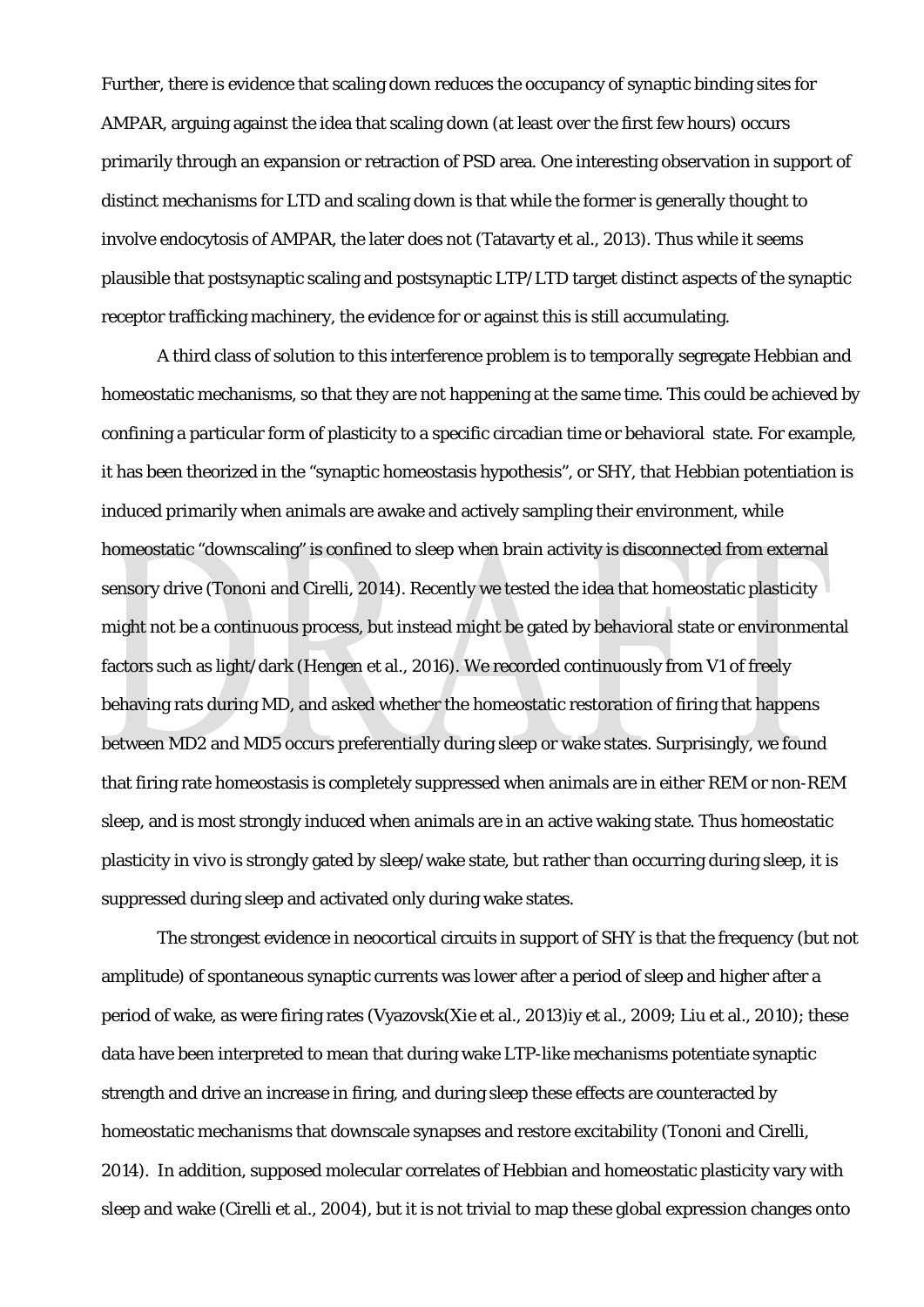specific plasticity mechanisms within neocortical circuits. In the same chronic in vivo experiments described above we asked whether we could detect changes in baseline firing rates during sleep or wake, by analyzing control data from unperturbed V1. We found that firing rates were remarkably stable across even long periods of waking or sleeping, arguing against the idea that simply being awake in a familiar environment is sufficient to drive enough net potentiation to imbalance V1 circuits, or that sleep inherently drives a reduction in excitability. It was only during an intervention – a lid suture protocol that decorrelates visual input and thus drives strong LTD – that we were able to detect a perturbation in firing, and then its restoration during waking. One really surprising aspect of these data are that most bouts of active waking are quite brief – rats cycle through many brief sleep and wake states during both the light and the dark cycle – but even active waking bouts of ~10 minutes in duration were sufficient to induce measureable firing rate homeostasis. Thus a process that is transcription-dependent (Ibata et al., 2008; Goold et al., 2010) and thought to operate slowly (although see discussion of time scales above) can be turned on and off in a matter of minutes in the intact freely behaving animal.

At a mechanistic level, it is entirely unclear how this gating takes place. There is a potentially trivial explanation: sleep-induced changes in the lymphatic system designed to wash away metabolites and toxins (Xie et al., 2013) might also wash away some extracellular factor that is essential for the induction of homeostatic plasticity. One candidate might be TNFalpha, which is clearly essential for the homeostatic recovery of activity during prolonged MD (Kaneko et al., 2008; Toyoiyzumi et al., 2014); however, our *in vitro* data suggest that synaptic scaling is only impaired by loss of TNFalpha signaling after many (~24) hours (Steinmetz et al., 2010), whereas the gating we observe by sleep and wake occurs on a timescale of many minutes (Hengen et al., 2016). A more interesting possibility is that this gating is an active mechanism that is designed to confine homeostatic mechanisms to active waking states - or conversely to exclude them from sleep states. One obvious possibility is that differences in neuromodulatory tone to V1 during sleeping and waking states are responsible for this gating.

 The other fascinating question raised by these data is whether other forms of plasticity that interact with homeostatic mechanisms during prolonged visual deprivation are also segregated by behavioral state – and in particular, whether any of them are confined to sleep. It has been shown, for example, that during rapid ocular dominance plasticity (ODP) in kittens ODP induced by a few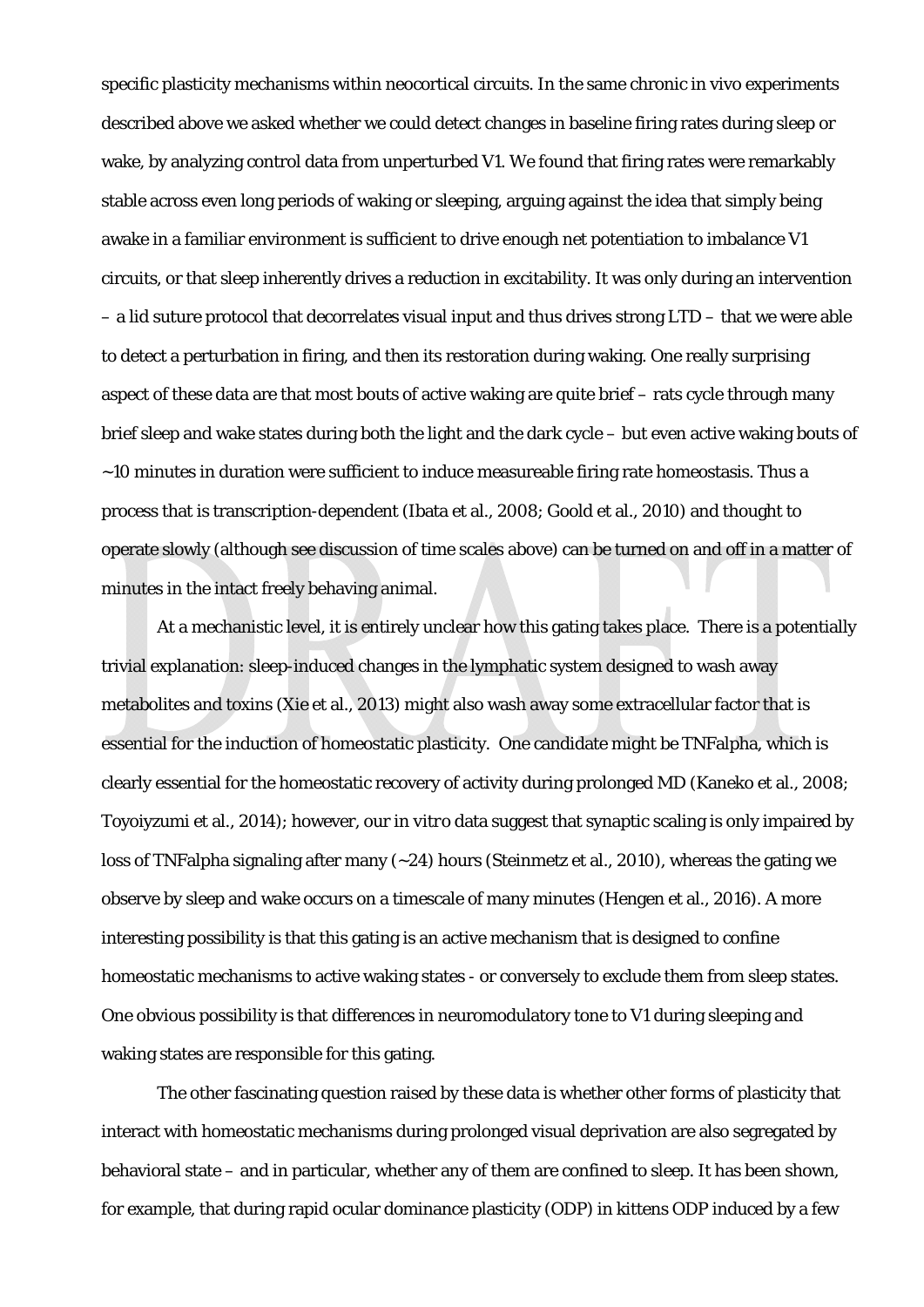hours of monocular deprivation can be enhanced by a subsequent few hours of sleep (Aton et al., 2009, 2013; Frank, 2015); In kittens this rapid ODP has been ascribed primarily to changes in open eye potentiation. In rodents homeostatic mechanisms are thought to make a major contribution to this open-eye potentiation (Kaneko et al., 2008; Lambo et al., 2013; Hengen et al., 2013), but in kittens this process may be primarily driven by an LTP-like mechanism that is enhanced during a consolidation-like process during sleep (Frank, 2015). This raises the interesting possibility that distinct forms of neocortical plasticity may be temporally segregated into sleep and wake-dependent processes. If such temporal segregation of different forms of plasticity proves to be a general rule, it raises an additional set of important constraints when thinking about how Hebbian and homeostatic mechanisms interact, and what kinds of functions they serve during experience-dependent plasticity.

#### **References**

Abbott, L.F., and Nelson, S.B. (2000). Synaptic plasticity: taming the beast. Nat Neurosci 3, 1178-1183. 

Abraham, W.C., and Bear, M.F. (1996). Metaplasticity: the plasticity of synaptic plasticity. Trends In Neurosciences 19, 126-130.

Aton, S.J., Broussard, C., Dumoulin, M., Seibt, J., Watson, A., Coleman, T., and Frank, M.G. (2013). Visual experience and subsequent sleep induce sequential plastic changes in putative inhibitory and excitatory cortical neurons. Proc Natl Acad Sci U S A 110, 3101-3106.

Aton, S.J., Seibt, J., Dumoulin, M., Jha, S.K., Steinmetz, N., Coleman, T., Naidoo, N., and Frank, M.G. (2009). Mechanisms of sleep-dependent consolidation of cortical plasticity. Neuron 61, 454-466. 

Beique, J.C., Na, Y., Kuhl, D., Worley, P.F., and Huganir, R.L. (2011). Arc-dependent synapsespecific homeostatic plasticity. Proc Natl Acad Sci U S A 108, 816-821.

Bourne, J.N., Chirillo, M.A., and Harris, K.M. (2013). Presynaptic ultrastructural plasticity along CA3-->CA1 axons during long-term potentiation in mature hippocampus. J Comp Neurol 521, 3898‐3912.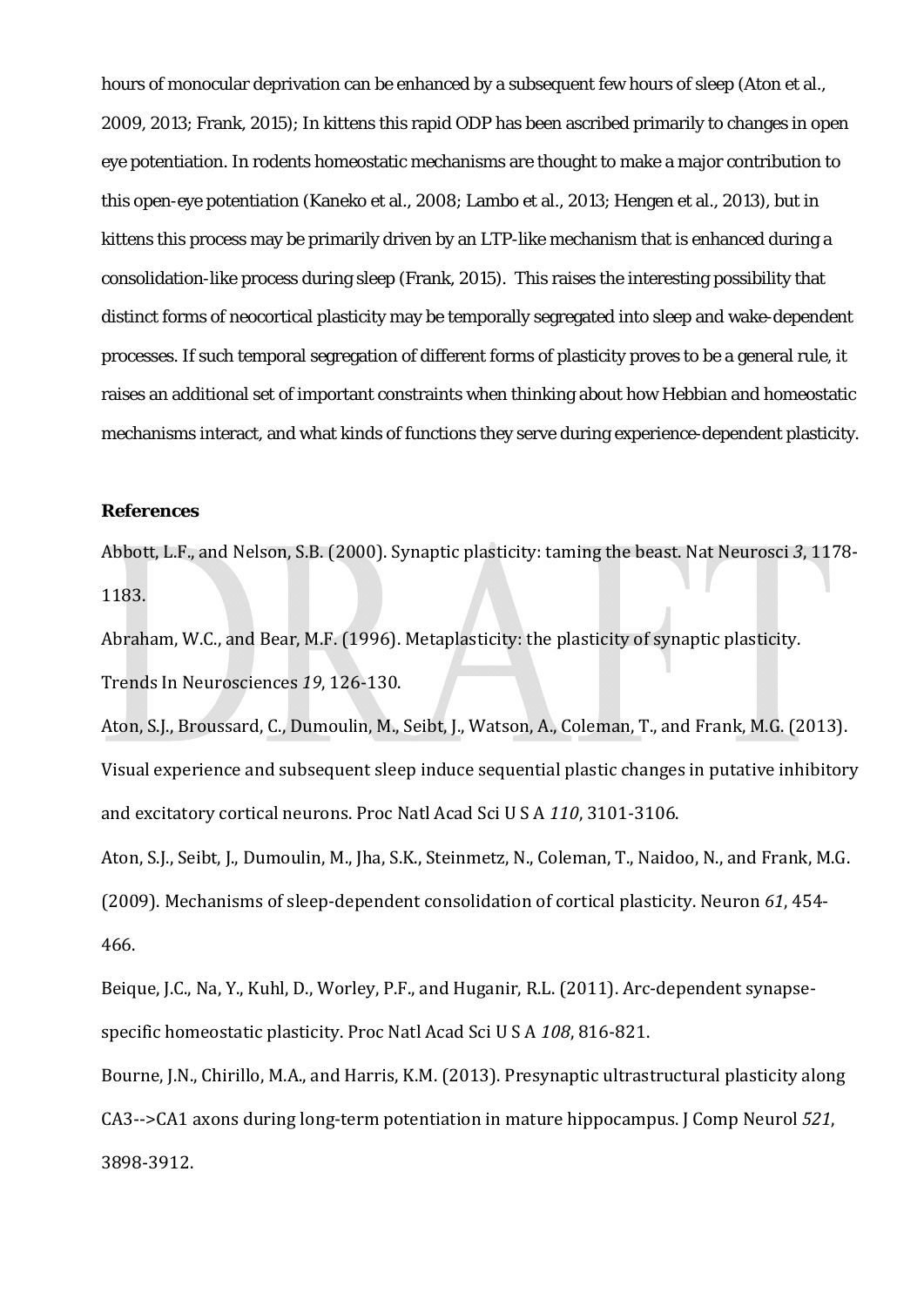Branco, T., Staras, K., Darcy, K.J., and Goda, Y. (2008). Local dendritic activity sets release probability at hippocampal synapses. Neuron *59*, 475‐485. 

Burrone, J., O'Byrne, M., and Murthy, V.N. (2002). Multiple forms of synaptic plasticity triggered by selective suppression of activity in individual neurons. Nature 420, 414-418.

Cannon, W.B. (1932). The Wisdom of the Body. (New York: W.W. Norton Co., Inc).

Chistiakova, M., Bannon, N.M., Chen, J.Y., Bazhenov, M., and Volgushev, M. (2015). Homeostatic role of heterosynaptic plasticity: models and experiments. Frontiers in computational neuroscience 9, 89.

Davis, G.W. (2006). Homeostatic control of neural activity: from phenomenology to molecular design. Annu Rev Neurosci 29, 307-323.

De Roo, M., Klauser, P., Briner, A., Nikonenko, I., Mendez, P., Daver, A., Kiss, J.Z., Muller, D., and Vutskits, L. (2009). Anesthetics rapidly promote synaptogenesis during a critical period of brain development. PLoS One *4*, e7043. 

Desai, N.S., Cudmore, R.H., Nelson, S.B., and Turrigiano, G.G. (2002). Critical periods for experience-dependent synaptic scaling in visual cortex. Nat Neurosci 5, 783-789. Desai, N.S., Rutherford, L.C., and Turrigiano, G.G. (1999). BDNF regulates the intrinsic excitability of cortical neurons. Learn Mem 6, 284-291.

Espinosa, J.S., and Stryker, M.P. (2012). Development and plasticity of the primary visual cortex. Neuron 75, 230-249.

Frank, M.G. (2015). Sleep and synaptic plasticity in the developing and adult brain. Current topics in behavioral neurosciences 25, 123-149.

Gainey, M.A., Hurvitz-Wolff, J.R., Lambo, M.E., and Turrigiano, G.G. (2009). Synaptic scaling requires the GluR2 subunit of the AMPA receptor. I Neurosci 29, 6479-6489.

Gainey, M.A., Tatavarty, V., Nahmani, M., Lin, H., and Turrigiano, G.G. (2015). Activity-dependent synaptic GRIP1 accumulation drives synaptic scaling up in response to action potential blockade. Proc Natl Acad Sci U S A *112*, E3590‐3599.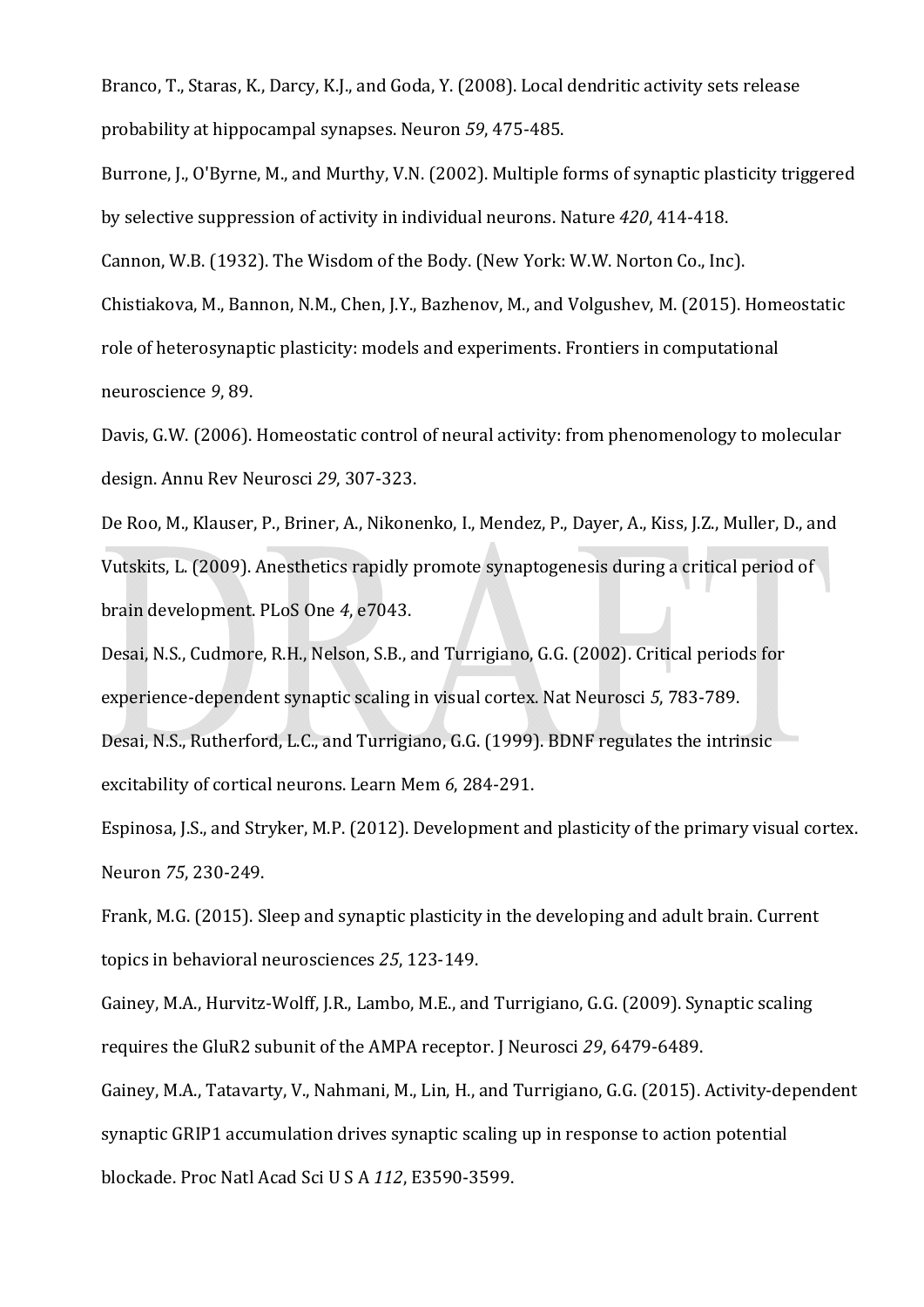Goel, A., and Lee, H.K. (2007). Persistence of experience-induced homeostatic synaptic plasticity through adulthood in superficial layers of mouse visual cortex. I Neurosci 27, 6692-6700. Goold, C.P., and Nicoll, R.A. (2010). Single-cell optogenetic excitation drives homeostatic synaptic depression. Neuron 68, 512-528.

Greenhill, S.D., Ranson, A., and Fox, K. (2015). Hebbian and Homeostatic Plasticity Mechanisms in Regular Spiking and Intrinsic Bursting Cells of Cortical Layer 5. Neuron 88, 539-552. Harnack, D., Pelko, M., Chaillet, A., Chitour, Y., and van Rossum, M.C. (2015). Stability of Neuronal Networks with Homeostatic Regulation. PLoS computational biology 11, e1004357. Hengen, K.B., Lambo, M.E., Van Hooser, S.D., Katz, D.B., and Turrigiano, G.G. (2013). Firing rate homeostasis in visual cortex of freely behaving rodents. Neuron 80, 335-342.

Hengen, K.B., Torrado Pacheco, A., McGregor, I.N., Van Hooser, S.D., and Turrigiano, G.G. (2016). Neuronal Firing Rate Homeostasis Is Inhibited by Sleep and Promoted by Wake. Cell 165, 180-191. 

Hou, Q., and Man, H.Y. (2012). Input-specific homeostatic regulation of AMPA receptor accumulation at central synapses. Communicative & integrative biology 5, 553-556. Ibata, K., Sun, Q., and Turrigiano, G.G. (2008). Rapid synaptic scaling induced by changes in postsynaptic firing. Neuron 57, 819-826.

Kaneko, M., Stellwagen, D., Malenka, R.C., and Stryker, M.P. (2008). Tumor necrosis factor-alpha mediates one component of competitive, experience-dependent plasticity in developing visual cortex. Neuron *58*, 673‐680. 

Keck, T., Keller, G.B., Jacobsen, R.I., Eysel, U.T., Bonhoeffer, T., and Hubener, M. (2013). Synaptic scaling and homeostatic plasticity in the mouse visual cortex in vivo. Neuron 80, 327-334. Kilman, V., van Rossum reduces miniature IPSC amplitude by decreasing the number of postsynaptic GABA(A) receptors clustered at neocortical synapses. J Neurosci 22, 1328-1337. Kim, I., and Tsien, R.W. (2008). Synapse-specific adaptations to inactivity in hippocampal circuits achieve homeostatic gain control while dampening network reverberation. Neuron 58,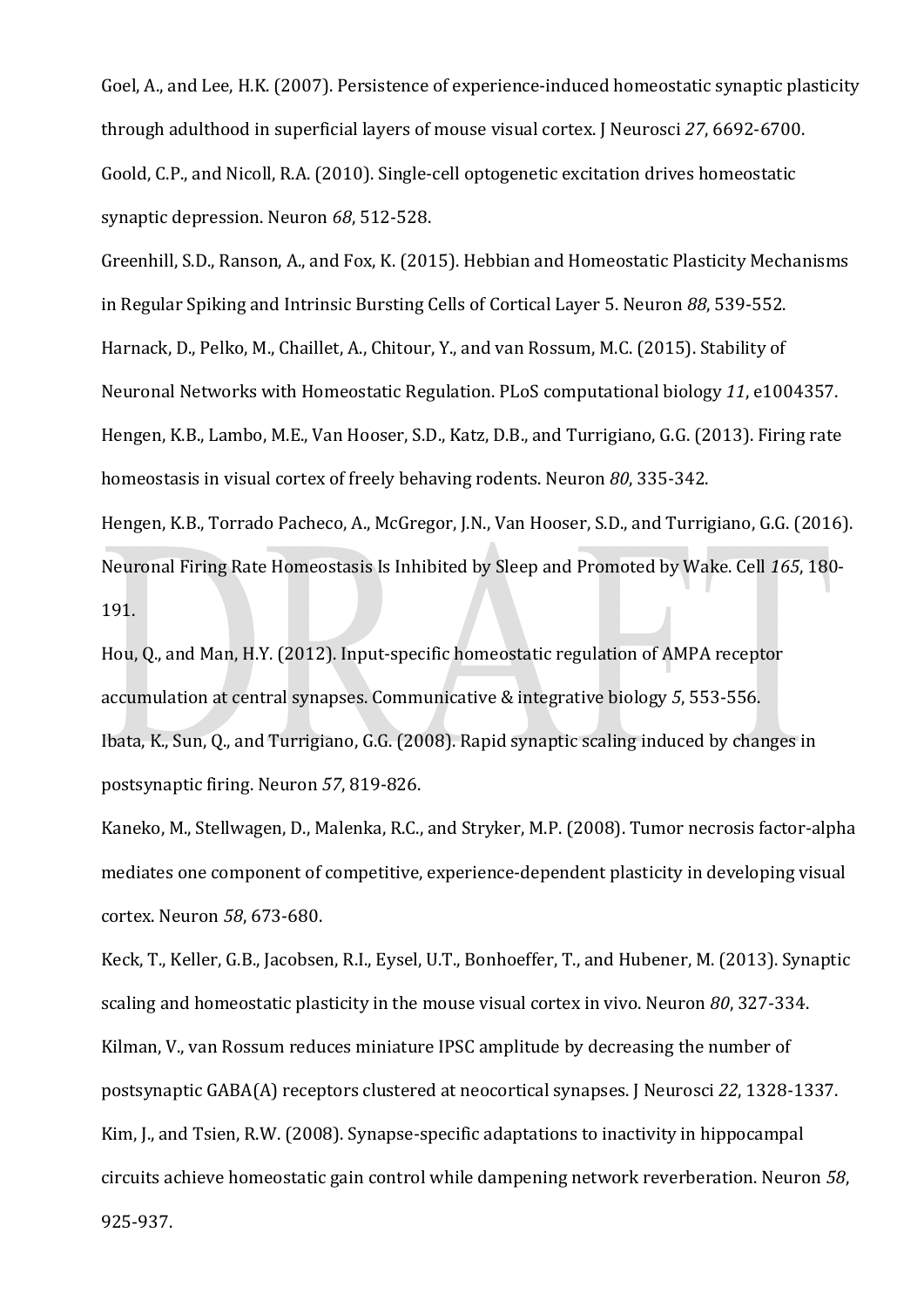Lambo, M.E., and Turrigiano, G.G. (2013). Synaptic and Intrinsic Homeostatic, M.C., and

Turrigiano, G.G. (2002). Activity deprivation

Mechanisms Cooperate to Increase L2/3 Pyramidal Neuron Excitability during a Late Phase of Critical Period Plasticity. J Neurosci *33*, 8810‐8819. 

Liu, Z.W., Faraguna, U., Cirelli, C., Tononi, G., and Gao, X.B. (2010). Direct evidence for wake-

related increases and sleep-related decreases in synaptic strength in rodent cortex. J Neurosci *30*, 8671‐8675. 

Maffei, A., Nataraj, K., Nelson, S.B., and Turrigiano, G.G. (2006). Potentiation of cortical inhibition by visual deprivation. Nature *443*, 81‐84. 

Maffei, A., Nelson, S.B., and Turrigiano, G.G. (2004). Selective reconfiguration of layer 4 visual cortical circuitry by visual deprivation. Nat Neurosci 7, 1353-1359.

Maffei, A., and Turrigiano, G.G. (2008). Multiple modes of network homeostasis in visual cortical layer 2/3. J Neurosci *28*, 4377‐4384. 

Miller, K.D., and MacKay, D.J.C. (1994). The role of constraints in Hebbian learning. Neural Computation *6*, 100-124.

Murthy, V.N., Schikorski, T., Stevens, C.F., and Zhu, Y. (2001). Inactivity produces increases in neurotransmitter release and synapse size. Neuron 32, 673-682.

Nahmani, M., and Turrigiano, G.G. (2014). Deprivation-induced strengthening of presynaptic and postsynaptic inhibitory transmission in layer 4 of visual cortex during the critical period. J Neurosci *34*, 2571‐2582. 

Pozo, K., and Goda, Y. (2010). Unraveling mechanisms of homeostatic synaptic plasticity. Neuron 66, 337-351.

Rutherford, L.C., Nelson, S.B., and Turrigiano, G.G. (1998). BDNF has opposite effects on the quantal amplitude of pyramidal neuron and interneuron excitatory synapses. Neuron 21, 521-530.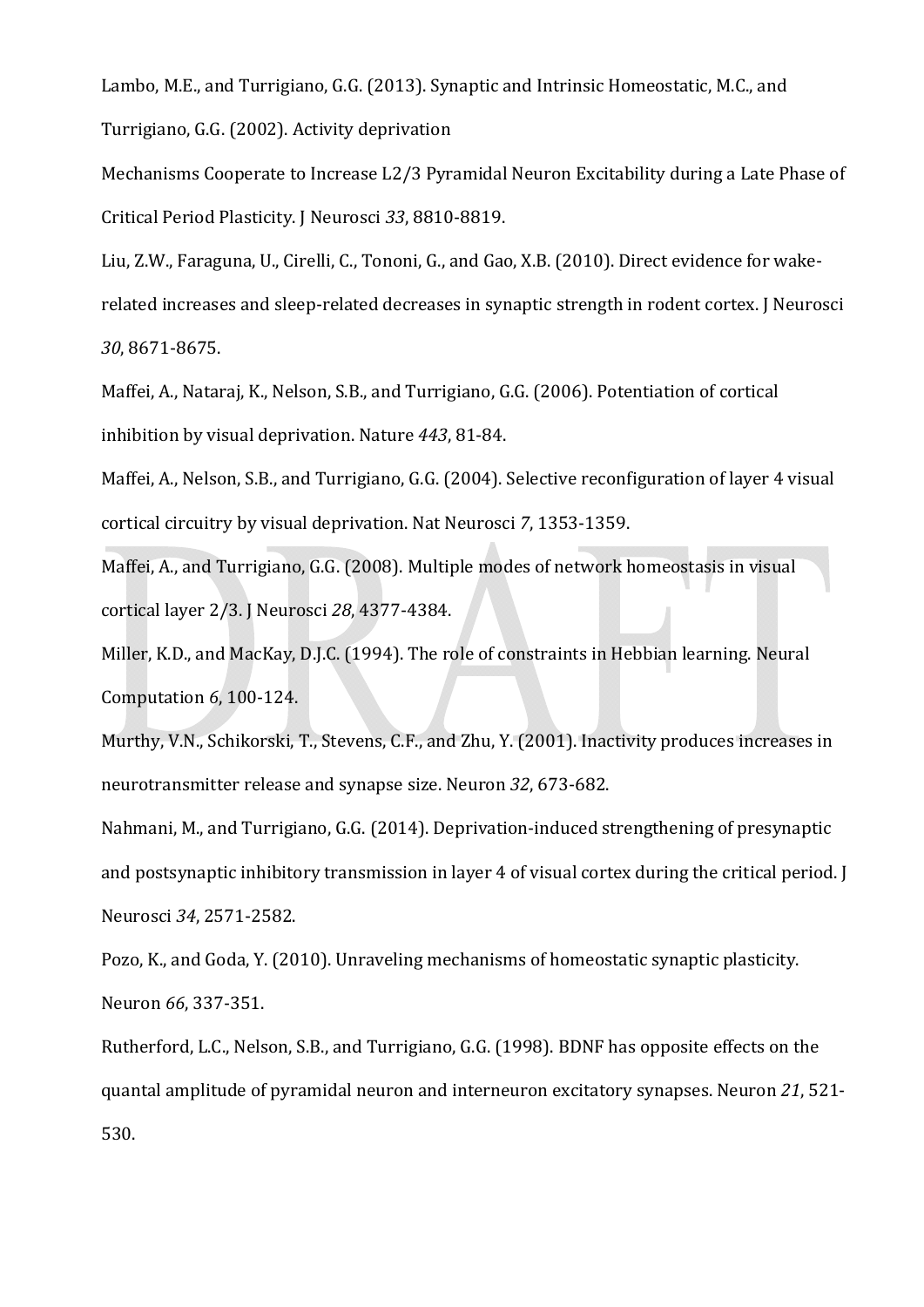Slomowitz, E., Styr, B., Vertkin, I., Milshtein-Parush, H., Nelken, I., Slutsky, M., and Slutsky, I.  $(2015)$ . Interplay between population firing stability and single neuron dynamics in hippocampal networks. eLife *4*. 

Steinmetz, C.C., and Turrigiano, G.G. (2010). Tumor necrosis factor-alpha signaling maintains the ability of cortical synapses to express synaptic scaling. J Neurosci 30, 14685-14690.

Tatavarty, V., Sun, O., and Turrigiano, G.G. (2013). How to scale down postsynaptic strength. I Neurosci 33, 13179-13189.

Tononi, G., and Cirelli, C. (2014). Sleep and the price of plasticity: from synaptic and cellular homeostasis to memory consolidation and integration. Neuron 81, 12-34.

Toyoizumi, T., Kaneko, M., Stryker, M.P., and Miller, K.D. (2014). Modeling the dynamic interaction of Hebbian and homeostatic plasticity. Neuron 84, 497-510.

Turrigiano, G. (2012). Homeostatic synaptic plasticity: local and global mechanisms for stabilizing neuronal function. Cold Spring Harbor perspectives in biology 4, a005736. Turrigiano, G.G. (2008). The self-tuning neuron: synaptic scaling of excitatory synapses. Cell *135*, 422‐435. 

Turrigiano, G.G., Leslie, K.R., Desai, N.S., Rutherford, L.C., and Nelson, S.B. (1998). Activitydependent scaling of quantal amplitude in neocortical neurons. Nature 391, 892-896. van Rossum, M.C., Bi, G.Q., and Turrigiano, G.G. (2000). Stable Hebbian learning from spike timing-dependent plasticity. J Neurosci 20, 8812-8821.

Vyazovskiy, V.V., Olcese, U., Lazimy, Y.M., Faraguna, U., Esser, S.K., Williams, J.C., Cirelli, C., and Tononi, G. (2009). Cortical firing and sleep homeostasis. Neuron 63, 865-878.

Watt, A.J., van Rossum, M.C., MacLeod, K.M., Nelson, S.B., and Turrigiano, G.G. (2000). Activity coregulates quantal AMPA and NMDA currents at neocortical synapses. Neuron 26, 659-670. Wierenga, C.J., Ibata, K., and Turrigiano, G.G. (2005). Postsynaptic expression of homeostatic plasticity at neocortical synapses. J Neurosci 25, 2895-2905.